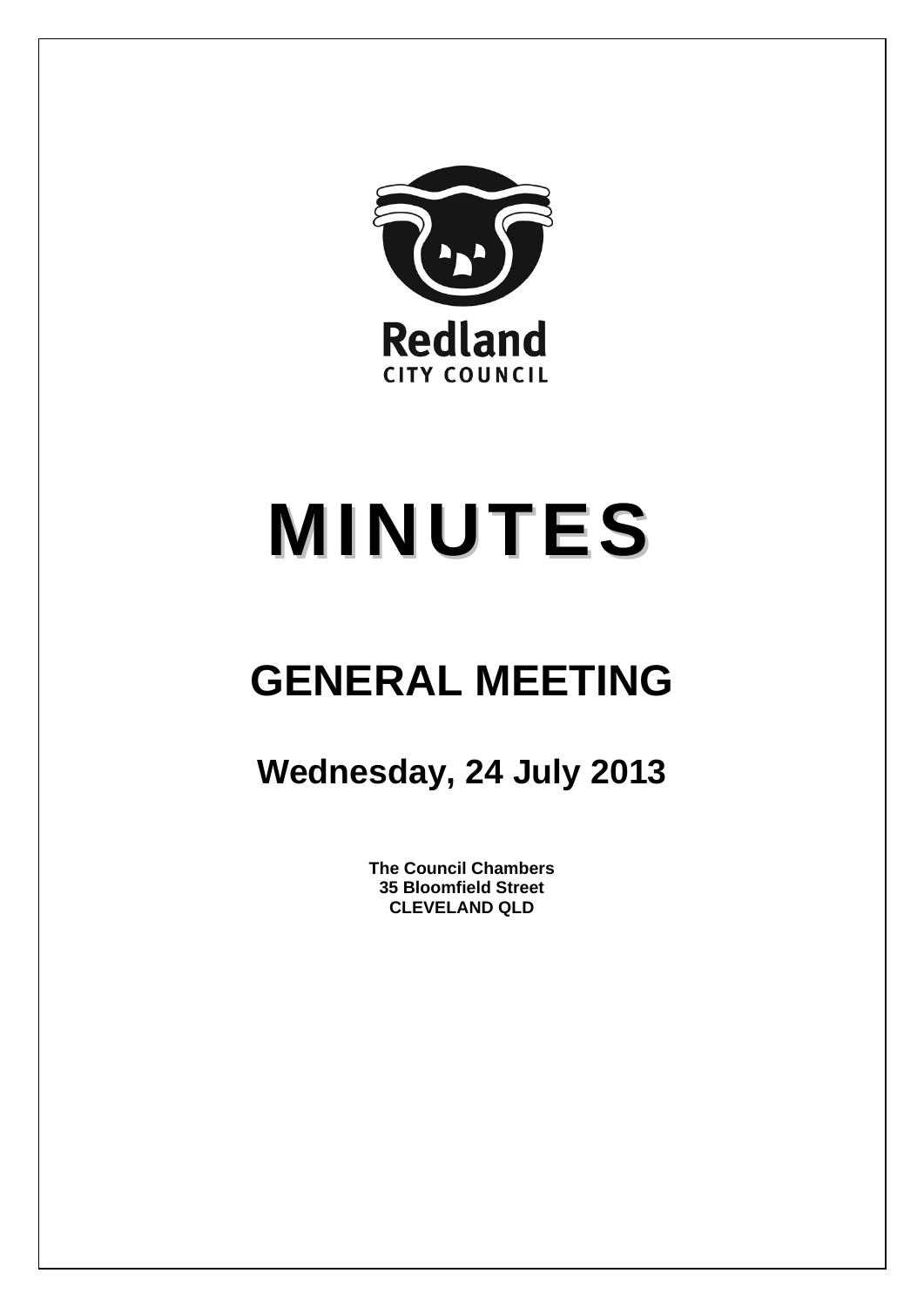#### **Table of Contents**

| <b>Item</b>    |                                                          | <b>Subject</b>                                        | Page No |  |
|----------------|----------------------------------------------------------|-------------------------------------------------------|---------|--|
| 1              |                                                          |                                                       |         |  |
| $\mathbf{2}$   |                                                          |                                                       |         |  |
| 3              |                                                          |                                                       |         |  |
| 4              |                                                          |                                                       |         |  |
| 5              |                                                          |                                                       |         |  |
|                | 5.1                                                      |                                                       |         |  |
| 6              | <b>MATTERS OUTSTANDING FROM PREVIOUS COUNCIL MEETING</b> |                                                       |         |  |
|                | 6.1                                                      | PETITION (DIVISION 4) REQUEST TO REOPEN NORFOLK BEACH |         |  |
|                | 6.2                                                      |                                                       |         |  |
| $\overline{7}$ |                                                          |                                                       |         |  |
| 8              |                                                          |                                                       |         |  |
| 9              |                                                          |                                                       |         |  |
| 10             | <b>DECLARATION OF MATERIAL PERSONAL INTEREST OR</b>      |                                                       |         |  |
| 11             | <b>MOTION TO ADJOURN GENERAL MEETING FOR THE CONDUCT</b> |                                                       |         |  |
| 12             |                                                          |                                                       |         |  |
| 13             | <b>ADOPTION OF COMMITTEE MEETING REPORT &amp;</b>        |                                                       |         |  |
|                | 13.1                                                     | COORDINATION COMMITTEE MEETING - 24 JULY 2013 4       |         |  |
| 14             |                                                          |                                                       |         |  |
| 15             |                                                          | NOTICES OF MOTION TO REPEAL OR AMEND RESOLUTIONS 4    |         |  |
| 16             |                                                          |                                                       |         |  |
| 17             |                                                          |                                                       |         |  |
| 18             |                                                          |                                                       |         |  |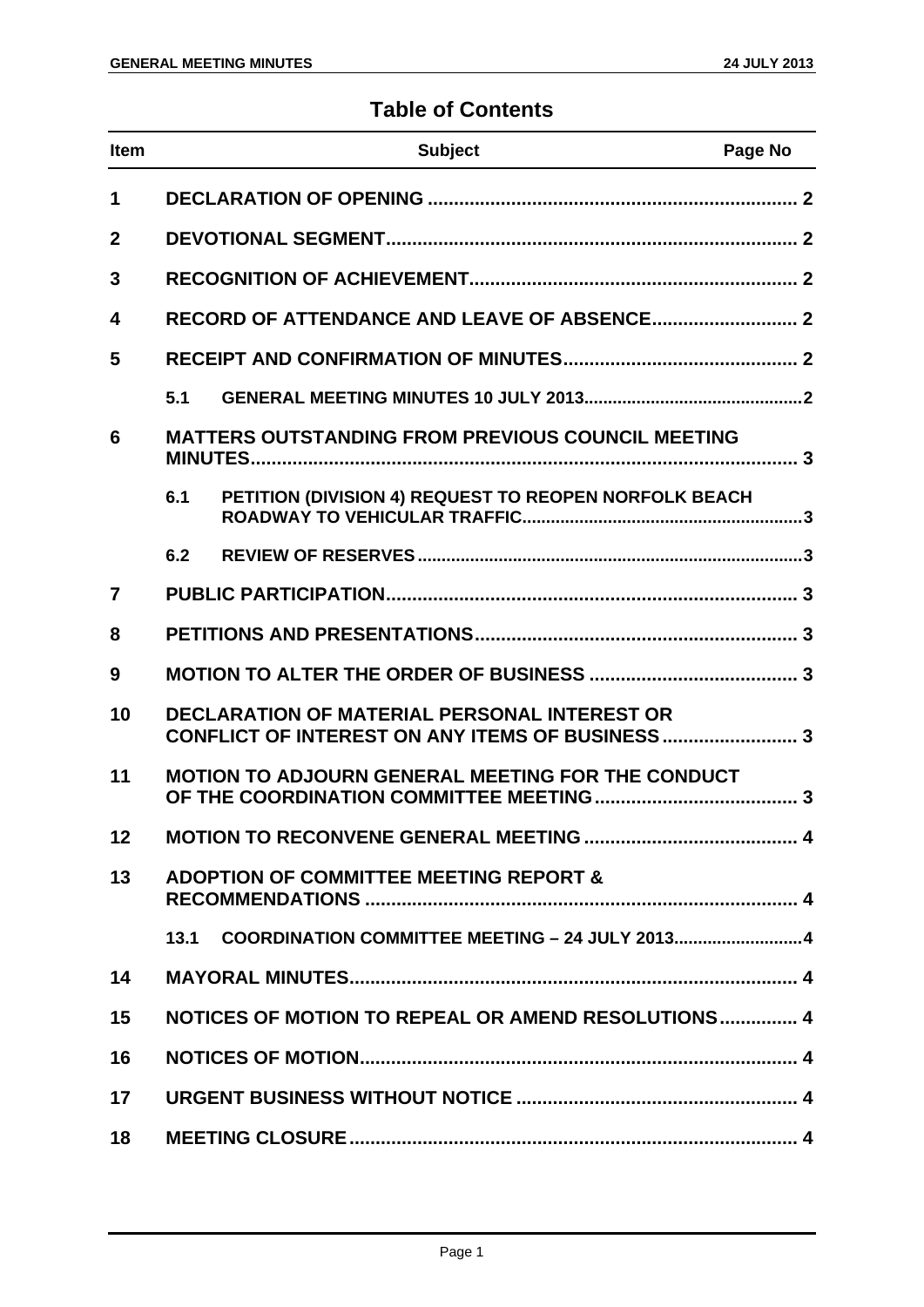#### **1 DECLARATION OF OPENING**

The Mayor declared the meeting open at 10.32am and acknowledged the Quandamooka people, who are the traditional custodians of the land on which Council meets.

The Mayor also paid Council's respect to their elders, past and present, and extended that respect to other indigenous Australians who are present.

#### **2 DEVOTIONAL SEGMENT**

Nil

#### **3 RECOGNITION OF ACHIEVEMENT**

The Mayor noted the birth of the royal baby and that the fountain at the entrance of Council Chambers had been turned blue.

#### **4 RECORD OF ATTENDANCE AND LEAVE OF ABSENCE**

#### **MEMBERS PRESENT:**

| Cr K Williams       | Mayor                                |
|---------------------|--------------------------------------|
| Cr A Beard          | Deputy Mayor & Councillor Division 8 |
| Cr W Boglary        | <b>Councillor Division 1</b>         |
| Cr C Ogilvie        | <b>Councillor Division 2</b>         |
| Cr K Hardman        | <b>Councillor Division 3</b>         |
| <b>Cr L Hewlett</b> | <b>Councillor Division 4</b>         |
| Cr M Edwards        | <b>Councillor Division 5</b>         |
| Cr J Talty          | <b>Councillor Division 6</b>         |
| Cr M Elliott        | <b>Councillor Division 7</b>         |
| Cr P Gleeson        | <b>Councillor Division 9</b>         |
| Cr P Bishop         | <b>Councillor Division 10</b>        |
|                     |                                      |

#### **EXECUTIVE LEADERSHIP GROUP:**

| Mr B Lyon    | <b>Chief Executive Officer</b>                           |
|--------------|----------------------------------------------------------|
| Mr N Clarke  | <b>General Manager Organisational Services</b>           |
| Mrs L Rusan  | <b>General Manager Community &amp; Customer Services</b> |
| Mr G Soutar  | General Manager Infrastructure & Operations              |
| Mr G Holdway | <b>Chief Financial Officer</b>                           |

#### **MINUTES:**

Mrs J Parfitt Team Leader Corporate Meetings & Registers

#### **5 RECEIPT AND CONFIRMATION OF MINUTES**

#### **5.1 GENERAL MEETING MINUTES 10 JULY 2013**

#### **COUNCIL RESOLUTION**

**Moved by: Cr A Beard Seconded by: Cr J Talty** 

**That the Minutes of the General Meeting of Council held on 10 July 2013 be confirmed.** 

General Meeting Minutes 10 July 2013

**CARRIED 11/0**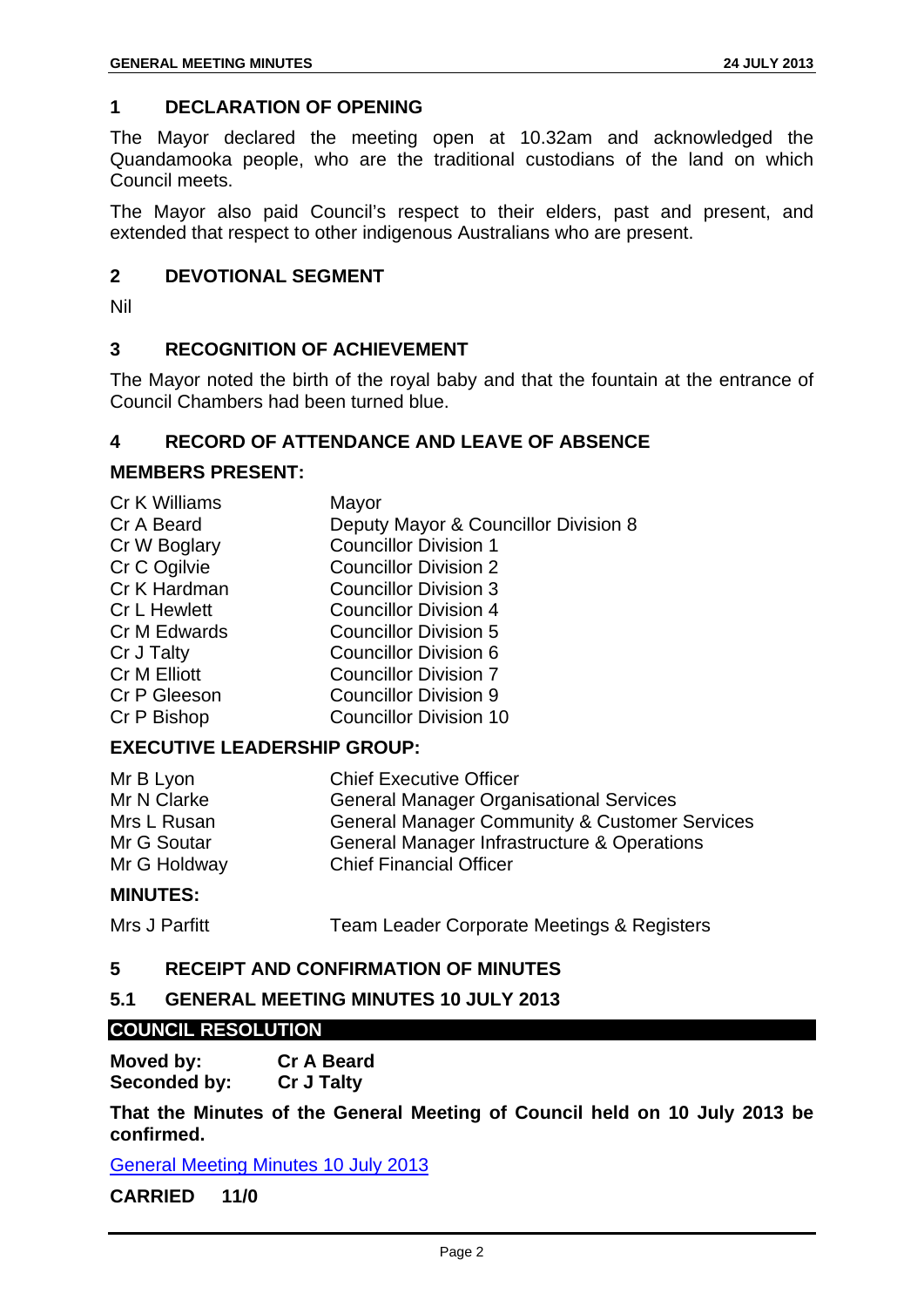#### **6 MATTERS OUTSTANDING FROM PREVIOUS COUNCIL MEETING MINUTES**

The Chief Executive Officer presented the following items for noting:

#### **6.1 PETITION (DIVISION 4) REQUEST TO REOPEN NORFOLK BEACH ROADWAY TO VEHICULAR TRAFFIC**

At the General Meeting on 5 June 2013 Council resolved that the petition, which reads as follows, be received and referred to a Committee or officer for consideration and a report to the local government and that the principal petitioner be advised in writing accordingly.

*Request for Council to "reopen Norfolk Beach roadway to vehicular traffic in accordance with the Coochiemudlo Island Land Management Plan 2004 until the sealed and signposted Victoria Parade East is completed to connect with Victoria Parade South.* 

A report addressing this matter will be presented to an ensuing Coordination Committee Meeting.

#### **6.2 REVIEW OF RESERVES**

At the General Meeting on 19 June 2013 Council resolved to defer this item to the August Coordination Committee Meeting.

#### **7 PUBLIC PARTICIPATION**

Nil

#### **8 PETITIONS AND PRESENTATIONS**

Nil

#### **9 MOTION TO ALTER THE ORDER OF BUSINESS**

Nil

#### **10 DECLARATION OF MATERIAL PERSONAL INTEREST OR CONFLICT OF INTEREST ON ANY ITEMS OF BUSINESS**

Nil

#### **11 MOTION TO ADJOURN GENERAL MEETING FOR THE CONDUCT OF THE COORDINATION COMMITTEE MEETING**

#### **COUNCIL RESOLUTION**

**Moved by: Cr P Bishop Seconded by: Cr W Boglary** 

**That the meeting be adjourned at 10.35am to enable the conduct of the Coordination Committee meeting.** 

**CARRIED 11/0**